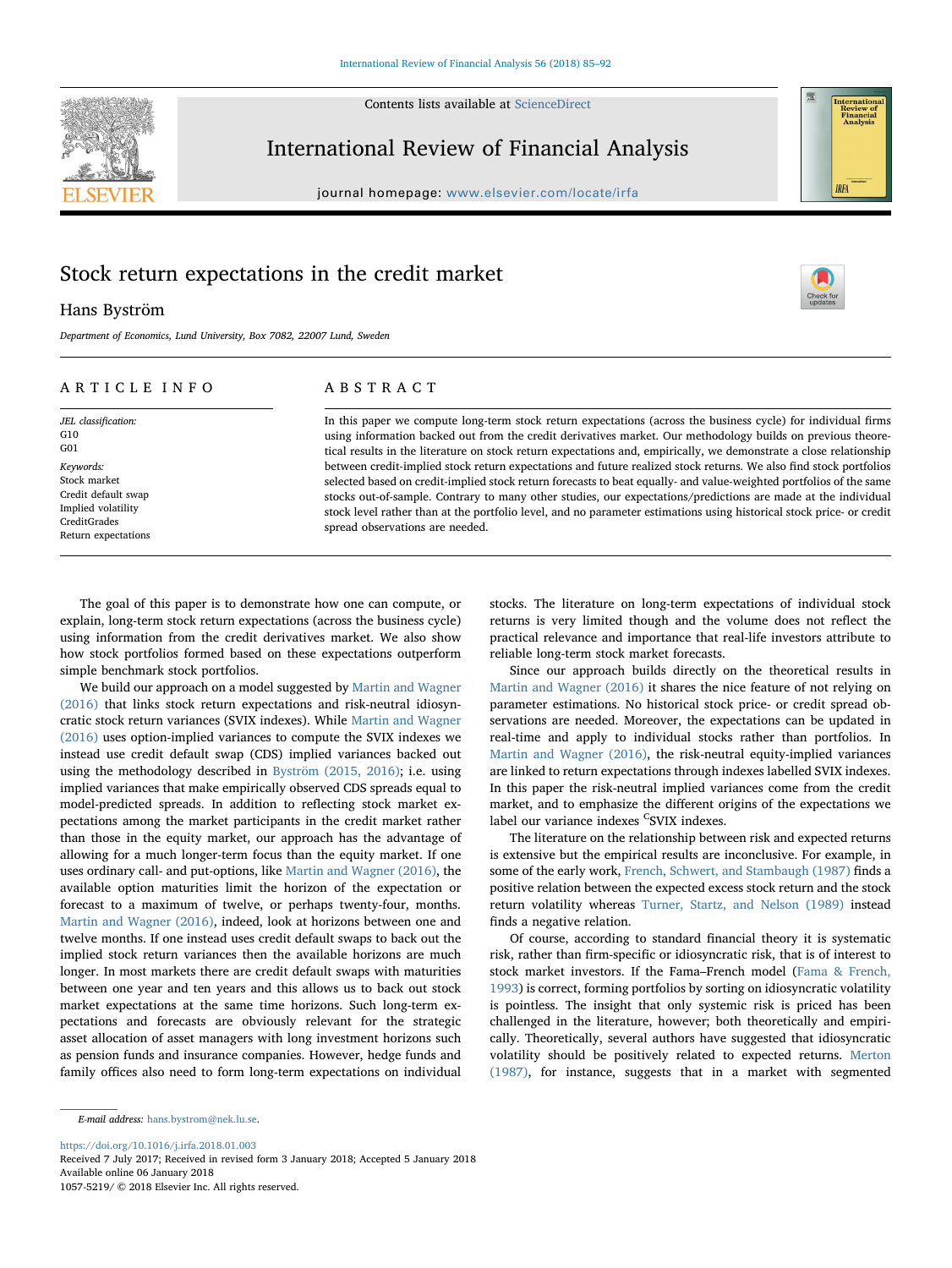information, investors demand higher average returns in order to hold stocks with larger firm-specific volatility as a compensation for holding imperfectly diversified portfolios.

Empirically, the evidence on a possible link between stock returns and idiosyncratic volatility is mixed. Many studies do indeed find a positive link while other studies find a negative, or non-existent, link. [Goyal and Santa-Clara \(2003\)](#page-7-6), for instance, claims that idiosyncratic volatility can positively predict excess market returns. These results are disputed by [Bali, Cakici, Yan, and Zhang \(2004\)](#page-7-7) who argue that they are driven by small stocks and, in part, are due to a liquidity premium. [Ang, Hodrick, Xing, and Zhang \(2006\)](#page-7-8) finds that stocks with high idiosyncratic volatility (and high firm-specific volatility) have low average returns, a finding that is subsequently rebutted by [Fu \(2009\)](#page-7-9). [Fu \(2009\)](#page-7-9) instead finds a positive relationship between expected returns and (conditional) idiosyncratic volatility. [Malkiel and Xu \(2006\)](#page-7-10) also find that higher idiosyncratic volatility is associated with higher average returns.

Adding to the conflicting empirical evidence, in a recent paper [Begin, Dorion, and Gauthier \(2016\)](#page-7-11) uses options data and shows that it is tail risk, rather than diffusion risk, that plays a central role in the pricing of idiosyncratic risk. Also relying on options, and on the controversial issue of whether options can be used to back out physical probabilities, [Kadan and Tang \(2016\)](#page-7-12) presents a sufficient condition under which options prices can be used to calculate a lower bound on the expected returns of the underlying stock. In parallel to the work by [Kadan and Tang \(2016\),](#page-7-12) [Martin and Wagner \(2016\)](#page-7-0) looks at the variance of individual stocks and suggests a positive link between the options-implied variance of a stock and the expected (excess) return of the stock. They go on to show that their theoretical relationship holds empirically for horizons between one and twelve months. While there are other studies looking at the link between implied options volatilities and future stock returns (e.g., [An, Ang, Bali, & Cakici, 2014;](#page-7-13) [Conrad,](#page-7-14) [Dittmar, & Ghysels, 2013](#page-7-14)) the method suggested by [Martin and Wagner](#page-7-0) [\(2016\)](#page-7-0) has the advantage of being parameter-free and of holding at the individual firm level.

In this paper we build closely on the results in [Martin and Wagner](#page-7-0) [\(2016\)](#page-7-0) but instead of relying on equity options to compute stock return expectations we rely on credit derivatives. More exactly, we confirm that the theoretical relationship between returns and volatilities presented in [Martin and Wagner \(2016\)](#page-7-0) holds also when we replace equity options (SVIX) with credit default swaps (<sup>C</sup>SVIX). We find a strong link between risk-neutral variances and realized returns at the much longer horizon of five years. And when we pick stocks based on our creditimplied <sup>C</sup>SVIX indexes the stock-portfolios beat both equally- and valueweighted portfolios out-of-sample. While we only forecast stock returns over a five-year horizon in this paper, in theory, the methodology lends itself equally well to any forecasting horizon between one- and ten years.

We believe that we contribute to the literature in several ways. First, as mentioned, our stock return expectations have the nice feature that they are made at the individual stock level rather than at the portfolio level and that no parameter estimations using historical stock price- or credit spread observations are needed. Moreover, our method makes it possible to make very long-term stock return predictions. This sets our paper apart from the existing stock return expectation literature, and the resulting long-term predictions could be useful both in practical investment situations and in academic research where long-term stock return expectations are needed. Another important feature of our stock return expectations is that they are expectations held by the credit market, not the equity market. As far as we know, this is the first paper that looks into such cross-asset expectation formation. In addition to the novelty of addressing a new and broader group of investors, our focus on credit derivatives instead of equity derivatives means that we can compute volatility-implied return expectations for a slightly different group of firms, i.e. those firms that are referenced by credit default swaps. This is not necessarily the same set of firms as those that have call- or put-options written on them. Globally, the credit default swap market is also larger than the equity options market (see [Byström,](#page-7-1) [2015\)](#page-7-1) which increases its usefulness as a predictive tool.

Our study is closest in spirit to that of [Martin and Wagner \(2016\)](#page-7-0), and compared to the method in that study our method shares the first two features listed above (looking at individual stocks and being parameter-free) while differing along the last two (having a long-term focus and being credit based). Our paper also differs from [Martin and](#page-7-0) [Wagner \(2016\)](#page-7-0) by looking at the European- rather than the US stock market.

In the next section we review the [Martin and Wagner \(2016\)](#page-7-0) methodology and introduce the <sup>C</sup>SVIX indexes. [Section 2](#page-1-0) describes our method of backing out risk-neutral stock return variances from the credit derivatives market and [Section 3](#page-2-0) presents the data and the empirical results. [Section 4](#page-4-0) contains some robustness checks and [Section 5](#page-6-0) concludes the paper.

# 1. <sup>C</sup>SVIX-indexes and the expected return of a stock

[Martin and Wagner \(2016\)](#page-7-0) shows theoretically how the expected return on an individual stock can be expressed in terms of the riskneutral variance of the market (SVIX), the risk-neutral variance of the individual stock (SVIX<sub>i</sub>), and a value-weighted average of individual stocks' risk-neutral variances (SVIX<sub>average</sub>). Assuming constant fixed effects across stocks, [Martin and Wagner \(2016\)](#page-7-0) ends up with the following formula for the expected excess return of a stock

$$
\frac{E_t R_{i,t+1} - R_{f,t+1}}{R_{f,t+1}} = SVIX_t^2 + \frac{1}{2}(SVIX_{i,t}^2 - SVIX_{average,t}^2)
$$
\n(1)

where the SVIX variance indexes are defined as

$$
SVIX_t^2 = \text{var}_t^* \left( \frac{R_{m,t+1}}{R_{f,t+1}} \right)
$$
  

$$
SVIX_{i,t}^2 = \text{var}_t^* \left( \frac{R_{i,t+1}}{R_{f,t+1}} \right)
$$
  

$$
SVIX_{average,t}^2 = \sum_i w_{i,t} SVIX_{i,t}^2
$$

and  $R_{i,t+1}$  is the (gross) return of the individual stock i,  $R_{m,t+1}$  is the (gross) return of the market,  $R_{f,t+1}$  is the (gross) risk-free return and  $w_i$ is the market weight of stock i.

[Martin and Wagner \(2016\)](#page-7-0) compute the various SVIX variance indexes using stock return variances implied by equity options. In this paper we instead use stock return variances implied by credit derivatives. Our approach of backing out variances from credit default swap spreads will be described in the next section and in order to highlight the different origin of the variance we name the resulting volatility indexes <sup>C</sup>SVIX, <sup>C</sup>SVIX<sub>i</sub>, and <sup>C</sup>SVIX<sub>average</sub>. The only difference compared to the original SVIX indexes of [Martin and Wagner \(2016\)](#page-7-0) is the source of the implied variance and the resulting formula for the expected return of a stock is therefore

<span id="page-1-1"></span>
$$
\frac{E_t R_{i,t+1} - R_{f,t+1}}{R_{f,t+1}} = {^CSVIX_t^2} + \frac{1}{2}({^CSVIX_{i,t}^2 - {^CSVIX_{average,t}^2})
$$
\n(2)

Like in [Martin and Wagner \(2016\)](#page-7-0), our implementation of the relationship between expected stock returns and risk-neutral stock return variances requires no parameter estimation using historical stock prices or CDS spreads.

# <span id="page-1-0"></span>2. Stock market volatility according to the credit derivatives market

Implied stock return volatilities (variances) are typically backed out from equity options. [Martin and Wagner \(2016\)](#page-7-0) follows this path and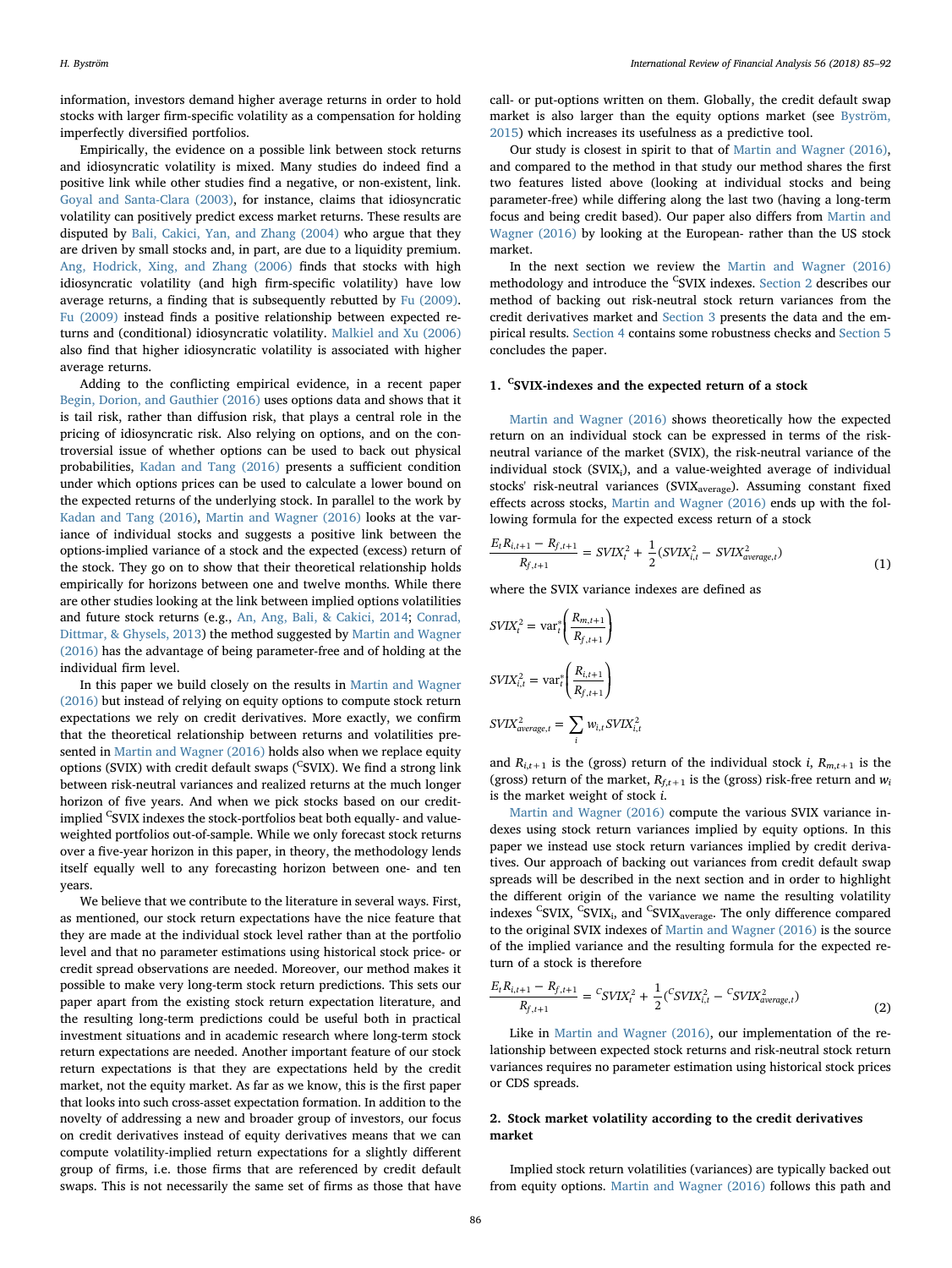computes implied (risk-neutral) stock return variances using call- and put options on individual stocks. The maturities of the options employed by [Martin and Wagner \(2016\)](#page-7-0) range from one month to one year. In this paper, we turn to the credit derivatives market, rather than the equity derivatives market, to back out stock market variances. We follow [Byström \(2015, 2016\)](#page-7-1) and compute implied stock volatilities by inverting the [CreditGrades \(2002\)](#page-7-15) model. The process is similar to how ordinary implied volatilities are backed out using the Black-Scholes model, but with the equity options market replaced by the credit derivatives (credit default swap) market. Compared to [Martin and Wagner](#page-7-0) [\(2016\)](#page-7-0) our expected stock returns are therefore the expectations of credit- rather than equity investors. Another important difference is the maturity of the forecast. As a result of the long maturities in the CDS market, typically ranging from one- to ten years, the expectations generated using our approach are expectations over the coming years, i.e. very long-term expectations, while the expectations in [Martin and](#page-7-0) [Wagner \(2016\)](#page-7-0) are expectations over the coming months. In this paper we have chosen a five-year forecasting horizon since five years is the most commonly traded CDS maturity, but we could have chosen any other horizon between one and ten years, i.e. the available maturities of the credit default swaps in the market.

CreditGrades is the industry standard "CDS-pricing model" and, as such, it is typically used to compute stock-market implied CDS spreads. It relies on stock prices, stock return volatilities, debt levels and model assumptions similar to those in [Merton \(1974\)](#page-7-16) to do so. The asset value is assumed to follow a standard geometric Brownian motion but, in a generalization of the Merton model, CreditGrades also allows the recovery rate to fluctuate. In the CreditGrades model the credit default swap spread for a certain maturity, T, is

$$
CDS_{spread} = r(1 - R)\frac{1 - P(0) + e^{r\xi}(G(T + \xi) - G(\xi))}{P(0) - P(T)e^{-rT} - e^{r\xi}(G(T + \xi) - G(\xi))}
$$
(3)

where  $P(t)$  is the survival probability

$$
P(t) = N\left(-\frac{A_t}{2} + \frac{\ln(d)}{A_t}\right) - dN\left(-\frac{A_t}{2} - \frac{\ln(d)}{A_t}\right)
$$

and where

$$
d = \frac{V_0}{L_{mean}D}e^{\lambda^2},
$$
  
\n
$$
A_t^2 = \sigma^2 t + \lambda^2,
$$
  
\n
$$
G(t) = d^{z + \frac{1}{2}}N\left(-\frac{\ln(d)}{\sigma\sqrt{t}} - z\sigma\sqrt{t}\right) + d^{-z + \frac{1}{2}}N\left(-\frac{\ln(d)}{\sigma\sqrt{t}} + z\sigma\sqrt{t}\right),
$$
  
\n
$$
\xi = \frac{\lambda^2}{\sigma^2},
$$
  
\n
$$
z = \sqrt{\frac{1}{4} + \frac{2r}{\sigma^2}}.
$$

 $L_{\text{mean}}$  and  $\lambda$  is the mean and standard deviation, respectively, of the global recovery rate while  $R$  is the issue-specific recovery rate.  $r$  is the risk-free interest rate and  $\sigma$ , the asset volatility, is normally calculated from the equity volatility,  $\sigma_{\rm E}$ , since asset values are non-observable. CreditGrades uses the linear approximation  $V = E + L_{\text{mean}}D$ , where E and D are the firm's equity and debt, respectively, and this implies that  $\sigma = (\sigma_{\rm E} E)/(E + L_{\rm mean} D)$ . For a more detailed description of the CreditGrades model we refer to the CreditGrades™ Technical Document ([CreditGrades, 2002](#page-7-15)).

Now, in this paper we follow [Byström \(2015, 2016\)](#page-7-1) and use the CreditGrades model "backwards". That is, we invert the CreditGrades model (numerically) in order to get stock return volatilities,  $\sigma_{\rm E}$ , implied by the observed credit default swap spreads in the market rather than the other way around. These volatilities are then used to compute the <sup>C</sup>SVIX indexes that we use to estimate the expected stock returns. The CreditGrades model requires estimates of the mean global recovery rate,  $L_{\text{mean}}$ , the standard deviation of the global recovery rate, λ, as well

as the issue-specific recovery rate, R. We follow the CreditGrades Technical Document ([CreditGrades, 2002\)](#page-7-15) when choosing the global recovery rate; i.e. we let  $L_{\text{mean}} = 0.5$ . We then let the issue-specific recovery rate R be equal to the global recovery rate for all firms. When it comes to  $\lambda$ , however, we treat non-financial and financial firms differently. As discussed in [Byström, 2015,](#page-7-1) the CreditGrades Technical Document acknowledges that  $\lambda$  is likely to be lower for financial firms than for non-financial firms. We therefore follow [Byström, 2015](#page-7-1) and let  $\lambda = 0.3$  for non-financial firms and  $\lambda = 0.03$  for financial firms. In other words, the CreditGrades benchmark λ-value is used for non-financial firms while a λ-value one tenth the size of the benchmark value is used for financial firms. This choice is based on the difference in leverage between non-financial firms and financial firms.

We also follow [Byström, 2015](#page-7-1) in treating financial firms' debt different from non-financial firms'. In the light of the discussion on government bank support and "effective leverage ratios" in the Credit-Grades Technical Document, [Byström \(2015\)](#page-7-1) adjusts financial firm debt by multiplying the actual debt levels by one half to better reflect the actual default risk. In this paper, we also calculate effective debt levels for financial firms in this way.

# <span id="page-2-0"></span>3. Data and empirical results

In this section, we empirically examine the performance of the credit default swap market in predicting future stock returns using the theoretical relationship derived by [Martin and Wagner \(2016\)](#page-7-0) between a stock's expected return and the risk-neutral variance of the market, the individual stock's risk-neutral variance, and the value-weighted average risk-neutral variance across all individual stocks. We have chosen to focus on the expected stock returns of the 125 firms in the iTraxx Europe CDS index (Series 25). The European CDS market is one of the most mature CDS markets and the credit default swaps included in the iTraxx index are among the most liquid CDS contracts around. The 125 European firms come from five industry sectors (Autos & Industrials, Consumers, Energy, Financials and TMT). Due to missing observations, firms not having publicly traded stocks or (a few) nonconverging numerical volatility estimations (when keeping the  $L_{\text{mean}}$ and  $\lambda$  values unchanged) the final sample consists of 91 firms, among which 68 are non-financial firms and 23 are financial firms.

The overall time-period of the study, December 14, 2007 to December 31, 2015, is determined by data availability. We are focusing on long-term (five-year) stock return expectations and forecasts, and our credit-implied expected stock returns are consequently only computed from December 14, 2007 to December 31, 2010, since a five-year long out-of-sample period is needed for forecast evaluation purposes. The maturity of the (Euro-denominated) CDS contracts is five years and all data, except the leverage ratios, is available on a daily basis and downloaded from Datastream. The leverage ratios are available on a yearly basis and are from the web page of Professor Damodaran at New York University. They are transformed to daily debt levels using a linear interpolation between year-end observations. All values are denominated in Euro and as a proxy for the risk-free interest rate we use the Euro 3M deposit rate.

The expected five-year excess returns computed from Eq. [\(2\)](#page-1-1) are plotted in [Fig. 1](#page-3-0) (averaged across firms). The expectations are based on five-year credit default swap spreads and therefore correspond to long-term (five-year) forecasts. As shown in [Fig. 1,](#page-3-0) and in line with the shortterm expectations in [Martin and Wagner \(2016\)](#page-7-0), our long-term expectations are both high and volatile. At the beginning of the sample, the credit market expects European stock returns over the coming five years (2007–2012) to be around 10% annually. During the crisis, the expectations steadily rise until the expectations of future five-year returns (2009–2014) reach a maximum of 30% around the time of the stock market bottom in March 2009. From then on, the expectations fluctuate between 20% and 35% with an all-time-maximum for the average firm of 36% in May 2010. Among the various industry sectors,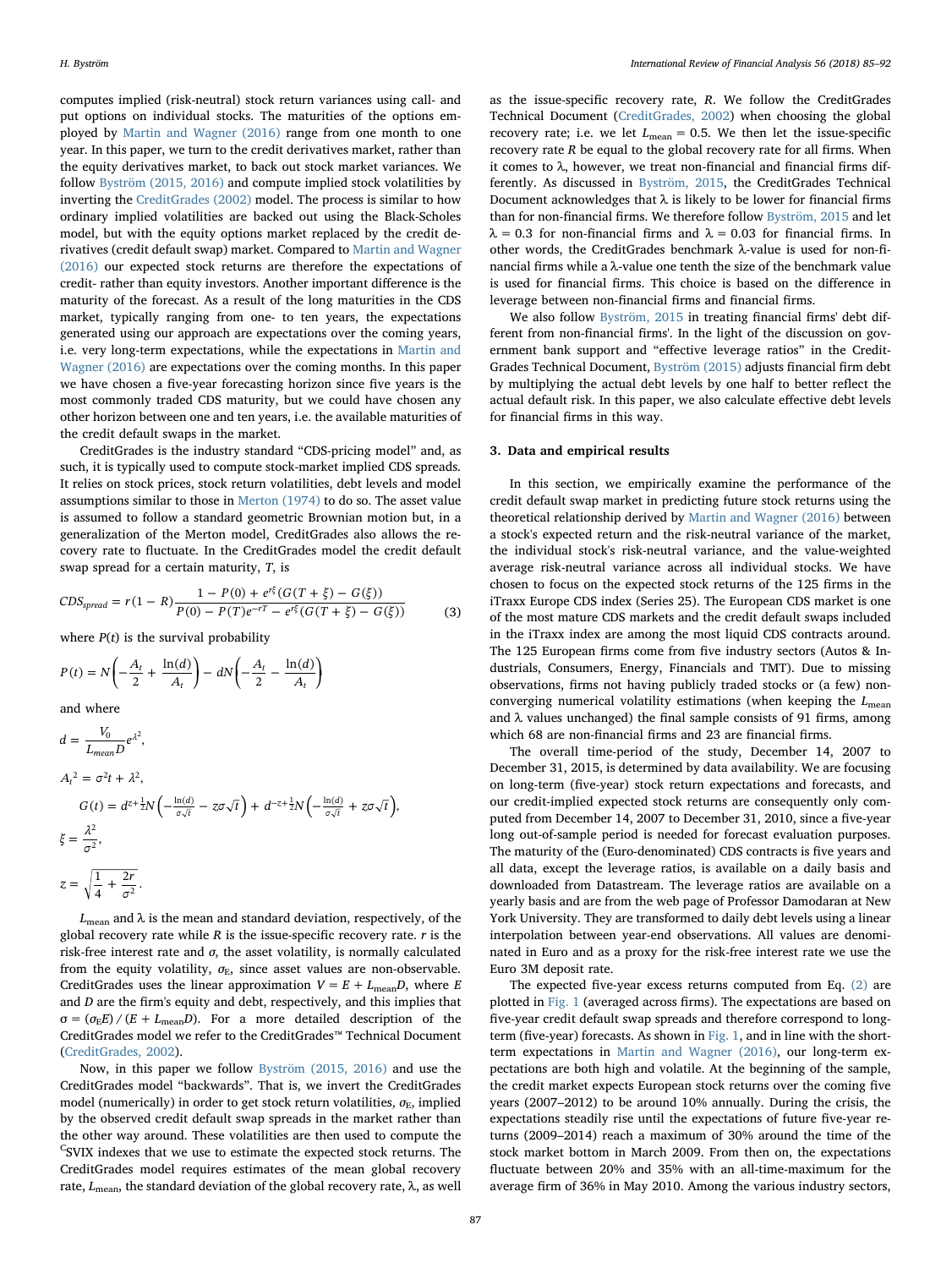<span id="page-3-0"></span>

Fig. 1. Average expected excess returns. This graph shows the average daily expected five-year excess return (annualized) for the firms in the sample, divided into industries, across the time period December 14, 2007 to December 31, 2010.

the only sector that stands out is the financial sector where, from the start of the financial crisis in October 2008 onwards, the expectations are much lower than in the other industry sectors. This is probably as expected considering that the crisis had its epicenter in the financial industry, and it is also consistent with the, ex post, much lower observed stock returns from 2008 to 2010 in the financial sector, compared to in the other non-financial sectors.

## 3.1. Correlation results

Before we turn to regressions between expected excess returns and (subsequent) realized excess returns we look at simple pair-wise correlations between the two. We calculate average correlations in two ways; (i) the time-series average of daily cross-sectional correlations among the firms in the sample (for a given day, how similar are the distributions of expected and realized returns among the firms) and (ii) the cross-sectional average across the firms of (firm by firm) time-series correlations between expected and realized returns (for a given firm, how similar are the time-series movements for expected and realized returns). High correlations of the type labelled cross-sectional correlation opens up for stock picking while high correlations of the type labelled time-series correlation opens up for market timing.

Now, for our particular sample of firms, and for our choice of timeperiod, the average cross-sectional correlation is found to be quite high at 0.41 and the average time-series correlation is found to be even higher at 0.75. I.e. the numbers are high enough to imply a strong link between <sup>C</sup>SVIX-implied expected returns and subsequent realized returns. The high correlations also indicate that <sup>C</sup>SVIX indexes possibly could be used both for stock picking and for market timing.

#### 3.2. Regression results

We will now test, more formally, whether Eq. [\(2\)](#page-1-1) holds or not, empirically, when we replace the SVIX indexes of [Martin and Wagner](#page-7-0)  $(2016)$  with our <sup>C</sup>SVIX indexes, i.e. when we replace equity-derivatives implied variances with credit-derivatives implied ones.

Like [Martin and Wagner \(2016\)](#page-7-0) we start with a preliminary analysis of whether time-series averages of stocks' excess returns line up with <sup>C</sup>SVIX, <sup>C</sup>SVIX<sub>i</sub> and <sup>C</sup>SVIX<sub>average</sub> as postulated by Eq. [\(2\).](#page-1-1) Since we rely on five-year credit default swaps, all the <sup>C</sup>SVIX indexes represent the credit derivatives market's forecasts of stock return variances over the next five years. Eq. [\(2\)](#page-1-1) predicts that for each percentage point change in  ${}^{\text{C}}$ SVIX $^{2}_{\text{a}}$  –  ${}^{\text{C}}$ SVIX $^{2}_{\text{average}}$  the expected excess stock return should change half a percentage point. In the empirical analysis we replace the expected excess return with the realized excess return and in OLS regressions of excess returns on  $0.5 \cdot {\rm (^CSVIX_i^2 - ^CSVIX_{average}^2)}$ , averaged across the time-period Dec. 14, 2007 to Dec. 31, 2010, the estimated slope value is 1.14 (t-value = 4.67 and  $R^2 = 0.20$ ). This is close to the

value predicted by theory (1.0) and close to the value of 1.12 in [Martin](#page-7-0) [and Wagner \(2016\)](#page-7-0) for their longest maturity (one year). The estimate of the intercept is not significantly different from zero and the relationship between excess returns and risk-neutral variances suggested by [Martin and Wagner \(2016\)](#page-7-0) holds up well, at least when we look at time-series averages, when equity-option implied variances are replaced by credit default swap implied variances (like [Martin & Wagner,](#page-7-0) [2016](#page-7-0) we require full-sample period coverage of all firms).

The next step is to perform a conditional analysis, using monthly data, where we test if the relationship in Eq. [\(2\)](#page-1-1) holds by pooling all our panel observations and run the regression

$$
\frac{R_{i,t+1} - R_{f,t+1}}{R_{f,t+1}} = \alpha + \beta \cdot \frac{c_{SVIX_t^2} + \gamma \cdot (c_{SVIX_{i,t}^2} - c_{SVIX_{average,t}^2}) + \varepsilon_{i,t+1}}{R_{f,t+1}}
$$
\n(4)

We expect  $\alpha = 0$ ,  $\beta = 1$  and  $\gamma = 0.5$ , and the results for the full sample of firms are found in [Table 1.](#page-3-1) We find  $\alpha = -0.16$ ,  $\beta = 0.94$  and  $\gamma$  = 0.38 and all the regression coefficients are statistically significant ( $R^2$  = 0.26). The two slope coefficients  $\beta$  and  $\gamma$  are close to the theoretically expected values but the intercept term  $\alpha$  is different from zero (negative). The interpretation of this is that while there indeed is a strong positive relationship between stocks' risk-neutral variances and excess returns, as postulated by theory, the constant term  $\alpha$  shifts the entire relationship downwards. This negative shift is most likely caused by our particular choice of time-period, with the large negative (realized) returns during the time of the financial crisis dominating the picture. In fact, this is confirmed in [Section 4](#page-4-0) below when we perform our analysis on a year-by-year basis. In sum, however, the theoretical relationship in [Martin and Wagner \(2016\)](#page-7-0) seems to hold also when we replace short-term  $(< 1Y)$  equity options-implied variances with longterm (5Y) credit default swap-implied ones.

# 3.3. Portfolio selection and simple trading schemes

The statistically significant relationship between current risk-neutral variances and future excess returns in the previous sub-section opens up for the possibility of using credit default swaps when making

# <span id="page-3-1"></span>Table 1

Pooled regression results.

In this table we present results from OLS regressions, using monthly data, between realized five-year excess returns and five-year risk-neutral variances pooled across all 91 firms. Values in square brackets are p-values and the regressions are based on 3367 monthly observations from December 31, 2007 to December 31, 2010.

| α        | B      | $\mathbf v$ |        | $\hat{R}^2$ |
|----------|--------|-------------|--------|-------------|
| $-0.160$ | 0.941  | 0.380       | 602.1  | 0.264       |
| [.000]   | [.000] | [.000]      | [.000] | [.000]      |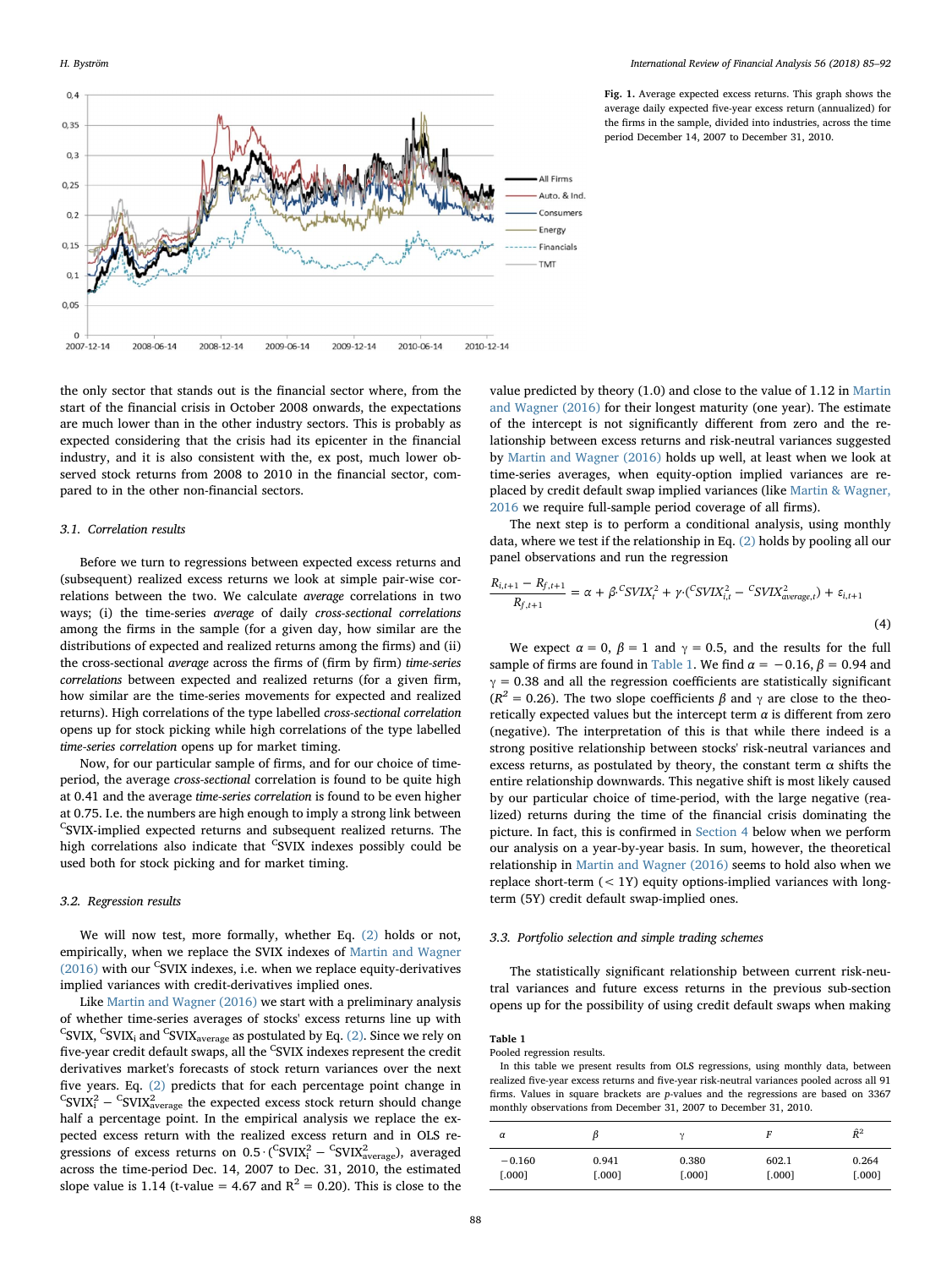long-term predictions in the stock market. We will now look into the economic significance of this opportunity using a simple investment (portfolio selection) scheme based on the predictive ability of the <sup>C</sup>SVIX indexes. Forecasts of individual firms' excess stock returns are made using contemporaneous data. Neither future- nor historical data is used and the resulting out-of-sample portfolio selection scheme closely resembles a real-life trading exercise.

Our investment strategy is essentially the same as that in [Martin and](#page-7-0) [Wagner \(2016\)](#page-7-0) and, like them, we construct stock portfolios with weights based on the model-implied expected returns and then compare these portfolios with naïve equally-weighted and value-weighted portfolios of the same stocks. Like [Martin and Wagner \(2016\)](#page-7-0) we build on [Asness, Moskowitz, and Pedersen \(2013\)](#page-7-17) and choose weights in our model-implied portfolios based on the ranks of the firms' expected fiveyear excess returns at time t

$$
w_{i,t}^{rank} = \frac{rank\left[E_t R_{i,t+1}\right]^{\theta}}{\sum_{i} rank\left[E_t R_{i,t+1}\right]^{\theta}}
$$
\n
$$
(5)
$$

where  $\theta > 0$  is a measure of the aggressiveness of the strategy. This portfolio selection strategy ensures that the weights allocated to the stocks are all positive, that they increase with the stocks' expected returns and that they sum to one, i.e. our hypothetical investor behaves like a fully invested long-only investor with equally- and valueweighted portfolios of the same stocks as natural benchmarks. Like [Martin and Wagner \(2016\)](#page-7-0) we vary the aggressiveness in the stock selection by setting  $\theta = 1$  or  $\theta = 2$  in our empirical analysis. The higher the θ-value the more emphasis is put on the model's ranking of stocks' expected returns when choosing the portfolio weights. With  $\theta = 1$  or  $\theta$  = 2 we avoid extreme over- or under-weighting of stocks and ensure that the model-implied portfolio is always well diversified. We either let the investor form a buy-and-hold portfolio on the first day of the sample, Dec. 31, 2007, or rebalance the portfolio once a year (on Dec 31), i.e. four times over the 2007–2010 period covered by our <sup>C</sup>SVIX indexes. We do not allow for more frequent (daily or monthly) rebalancing for the simple reason that it would be inconsistent with our forecasts being long-term five-year forecasts rather than one-day or one-month forecasts.

[Table 2](#page-4-1) presents mean returns, standard deviations, skewness, kurtosis and Sharpe ratios for the four portfolio strategies: (i) the model-implied portfolio with  $\theta = 1$ , (ii) the model-implied portfolio with  $\theta = 2$ , (iii) an equally weighted portfolio and (iv) a value-

#### <span id="page-4-1"></span>Table 2

Portfolio performance.

In this table we present the performance of our model portfolios for two different levels of aggressiveness  $(\theta)$  compared to naïve equally-weighted and value-weighted portfolios with and without yearly portfolio rebalancing. The portfolio holding period is from December 31, 2007 to December 31, 2015 and the portfolios are made up of long positions in all the 91 firms in the sample. The returns and standard deviations are annualized.

|                    | Model<br>$(\theta = 1)$ | Model<br>$(\theta = 2)$ | Equally<br>weighted | Value<br>weighted |
|--------------------|-------------------------|-------------------------|---------------------|-------------------|
| Buy-and-hold       |                         |                         |                     |                   |
| Mean return $(\%)$ | 1.12                    | 1.94                    | $-1.07$             | $-2.38$           |
| Standard deviation | 22.14                   | 22.23                   | 23.03               | 21.61             |
| (%)                |                         |                         |                     |                   |
| <b>Skewness</b>    | $-0.13$                 | $-0.13$                 | $-0.10$             | $-0.07$           |
| Kurtosis           | 5.55                    | 5.63                    | 5.27                | 5.38              |
| Sharpe ratio       | 0.051                   | 0.087                   | $-0.047$            | $-0.110$          |
| Yearly rebalancing |                         |                         |                     |                   |
| Mean return $(\%)$ | 1.09                    | 2.10                    | $-1.07$             | $-2.38$           |
| Standard deviation | 22.48                   | 22.94                   | 23.03               | 21.61             |
| (%)                |                         |                         |                     |                   |
| <b>Skewness</b>    | $-0.12$                 | $-0.11$                 | $-0.10$             | $-0.07$           |
| Kurtosis           | 5.26                    | 5.07                    | 5.27                | 5.38              |
| Sharpe ratio       | 0.049                   | 0.091                   | $-0.047$            | $-0.110$          |
|                    |                         |                         |                     |                   |

weighted portfolio. The two model portfolios clearly perform better than the two naïve portfolios. While both the equally weighted- and the value weighted portfolios lose money, each of the two model-implied portfolios make a profit, regardless of whether we rebalance or not. The annualized excess returns of the model portfolios vary between 1.09% and 2.10% while the annualized excess returns of the equally weighted and the value weighted portfolio is  $-1.07\%$  and  $-2.38\%$ , respectively. The more aggressive model strategy dominates the less aggressive strategy but rebalancing the portfolio once a year does not improve the performance significantly. The latter finding is in accordance with what one would expect, considering that the forecasts are very long-term (five years) and that they (in theory) should not change too much from one year to the next. Finally, it should be added that there are (essentially) no transaction costs to consider for our investment strategies since even the rebalanced portfolio is traded only once a year. The dayto-day movements of the cumulative portfolio value, with and without rebalancing, are plotted in [Figs. 2 and 3](#page-5-0) and it is clear that the outperformance by the model portfolios is not caused by a single significant event but is building up quite steadily over the eight-year long time-period.

As an additional example of how information from the credit derivatives market (the <sup>C</sup>SVIX indexes) could be used to outperform the overall stock market [Figs. 2 and 3](#page-5-0) also show the performance of two small equally-weighted portfolios containing the three highest- and the three lowest ranked stocks, again ranked according to their expected future five-year excess return as of Dec. 31, 2007. The significant difference in performance of these two portfolios adds some evidence to the predictive abilities of the credit market; while a portfolio made up of the bottom-three stocks loses > 30% across the sample period the portfolio made up of the top-three stocks gains > 25%. Further evidence of this predictive ability of the credit-implied expected returns is shown in [Table 3](#page-5-1) where we show the cumulative portfolio performance of the top-n as well as the bottom-n portfolios for  $n = 1$  to 10 (without rebalancing). For most  $n$ , the portfolios containing the  $n$  stocks with the n highest expected returns perform very well over the eight-year long sample period while the portfolios with the  $n$  lowest ranked stocks perform much worse. In fact, a simple long/short strategy going long the top-10 ranked stocks and shorting the bottom-10 stocks, as of Dec. 31, 2007, in this sample of 91 European stocks across the time-period 2007 to 2015, a period that is dominated by the financial crisis, would generate a return of around 55%. Again, this indicates how gains could be made from using credit derivatives market information when predicting stock returns.

We have demonstrated that stock market-related expectations in the credit derivatives market can be used to make money. This is an interesting finding and one possible conclusion from this is that the typical investor takes a cross-asset- rather than a single-asset perspective. That is, investors in one market also hold (valid) opinions about other (related) markets. In our case, investors that are primarily interested in corporate debt also seem to hold views about equity in the same company.

From a practical viewpoint, our findings demonstrate the possibility of using prices (spreads) in the credit derivatives market when picking stocks. If the results in the paper hold in large-scale real-life situations investment managers could fairly easily form equity portfolios based on stock return expectations held by credit investors. Such portfolios would not only beat the market but they would also be very cheap, quick and easy to construct.

## <span id="page-4-0"></span>4. Robustness checks

The results in the previous section indicate a strong relationship between individual stocks' risk-neutral volatility and subsequent excess stock returns. The results are all averaged-out results across the entire sample, however, and it is possible that a few extreme episodes, perhaps linked to the stock market correction around the collapse of Lehman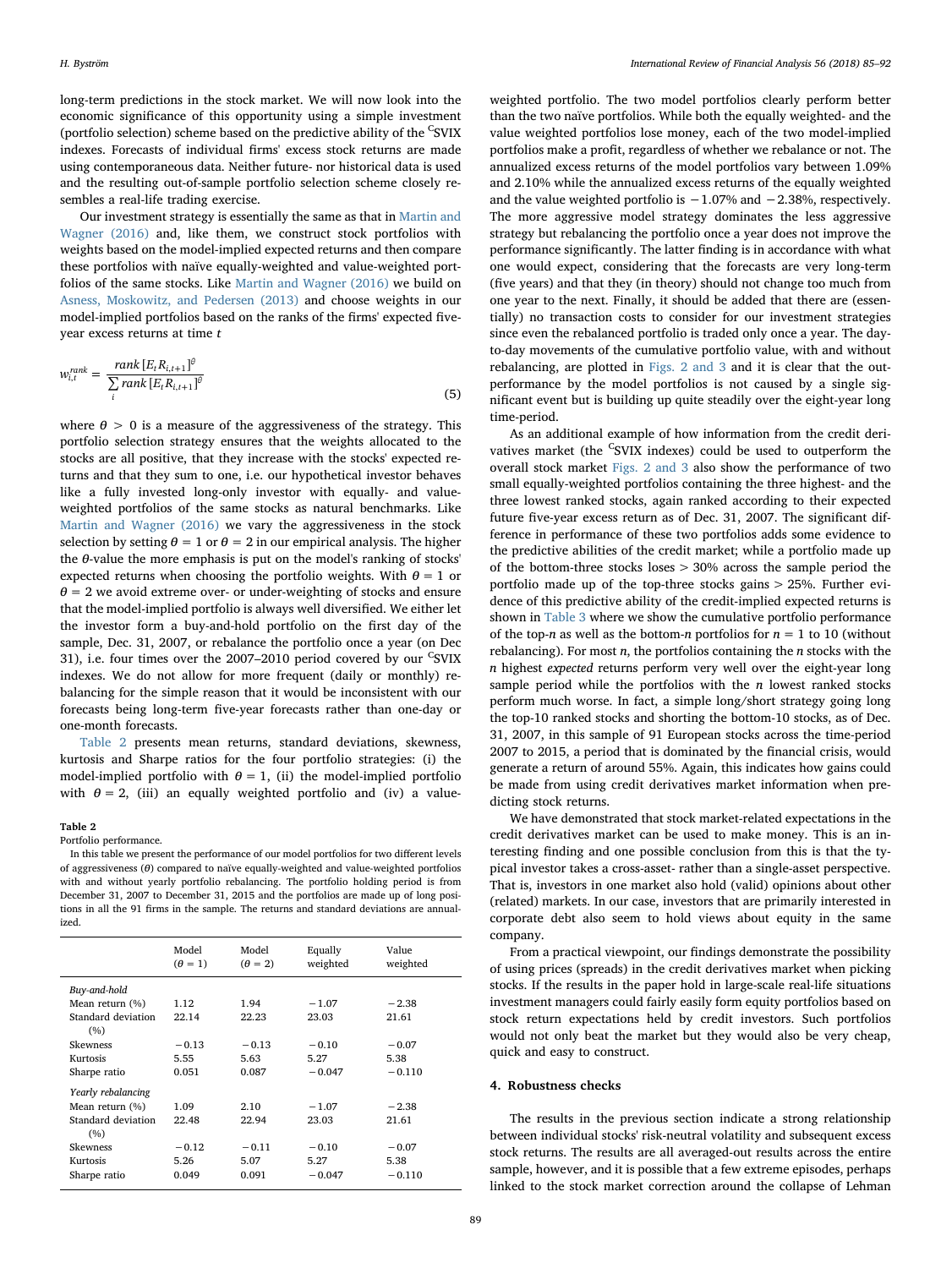<span id="page-5-0"></span>

Fig. 2. Portfolio performance: Buy-and-hold. This graph shows the cumulative portfolio performance of our model portfolios for two different levels of aggressiveness  $(\theta)$  without yearly portfolio rebalancing compared to naïve equally-weighted and value-weighted portfolios and two equally-weighted portfolios containing the three highest- and the three lowest ranked stocks, respectively. The portfolio holding period is from December 31, 2007 to December 31, 2015 and the portfolios are made up of long positions in all the 91 firms in the sample.

Fig. 3. Portfolio performance: Yearly rebalancing. This graph shows the cumulative portfolio performance of our model portfolios for two different levels of aggressiveness  $(\theta)$  with yearly portfolio rebalancing compared to naïve equally-weighted and value-weighted portfolios and two equally-weighted portfolios containing the three highest- and the three lowest ranked stocks, respectively. The portfolio holding period is from December 31, 2007 to December 31, 2015 and the portfolios are made up of

long positions in all the 91 firms in the sample.

# <span id="page-5-1"></span>Table 3

Portfolio performance – Highest and lowest ranked stocks.

In this table we present the cumulative performance of equally-weighted portfolios of the top-n and bottom-n ranked stocks without yearly portfolio rebalancing. The portfolio holding period is from December 31, 2007 to December 31, 2015 and the numbers are cumulative percentage returns.

| $\boldsymbol{n}$ | $Top-n$ | Bottom-n |
|------------------|---------|----------|
| 1                | $+11.9$ | $+9.4$   |
| 2                | $+18.3$ | $-22.2$  |
| 3                | $+25.3$ | $-31.2$  |
| $\overline{4}$   | $+12.3$ | $-23.4$  |
| 5                | $-0.6$  | $-24.2$  |
| 6                | $-1.1$  | $-28.8$  |
| 7                | $+25.4$ | $-32.1$  |
| 8                | $+31.3$ | $-39.4$  |
| 9                | $+27.8$ | $-42.9$  |
| 10               | $+28.2$ | $-45.5$  |
|                  |         |          |

Brothers, drive the results. It is also possible that the results differ among the industries in the sample. For robustness, and to investigate the stability of the results over time and across firm-type, we therefore present the correlation, regression- and trading results above for subperiods as well. We look at each year from 2008 to 2015 individually to get some indications on the stability of the results and to tell whether the crisis years 2008 and 2009 differ from the other years. In addition to this year-by-year treatment we will also treat stocks from each of the five industries separately.

The correlations in [Table 4](#page-5-2) show that, regardless of how we compute the correlation between expected- and realized returns, the link <span id="page-5-2"></span>Table 4

Robustness: Year-by-year correlation results.

In this table we present average correlations between expected five-year excess returns and subsequent realized five-year excess returns for two different ways of calculating average correlations on a year-by-year basis; (i) the time-series average of daily crosssectional correlations among the firms in the sample and (ii) the cross-sectional average across the firms of time-series correlations between expected and realized returns. The correlations are computed using 91 firms and daily return observations from 2008, 2009 and 2010, respectively.

|                             | 2008–2010 | 2008 | 2009 | 2010 |
|-----------------------------|-----------|------|------|------|
| Cross-sectional correlation | 0.41      | 0.41 | 0.44 | 0.38 |
| Time-series correlation     | 0.75      | 0.80 | 0.36 | 0.50 |

between the two is strong also when we divide the sample into one-year long sub-periods. The cross-sectional correlation measure is very stable over time and the correlation coefficient is essentially the same every year (around 0.40) while the time-series correlation measure is somewhat higher in 2008 (0.80) than in 2009 and 2010 (0.36 and 0.50, respectively).

As for the regressions, in [Table 5](#page-6-1) we show the regression results year-by-year and the results for 2008 and 2009 are essentially the same as those for the entire sample; all the regression coefficients are statistically significant and the slope coefficients  $\beta$  and  $\gamma$  are close to the theoretically expected values while the intercept term  $\alpha$  is negative. The year 2010 differs from 2008 and 2009, however, with the relationship between returns and volatilities being somewhat weakened but with slopes that are still statistically significant and a constant term that, in correspondence with theory, is not significantly different from zero.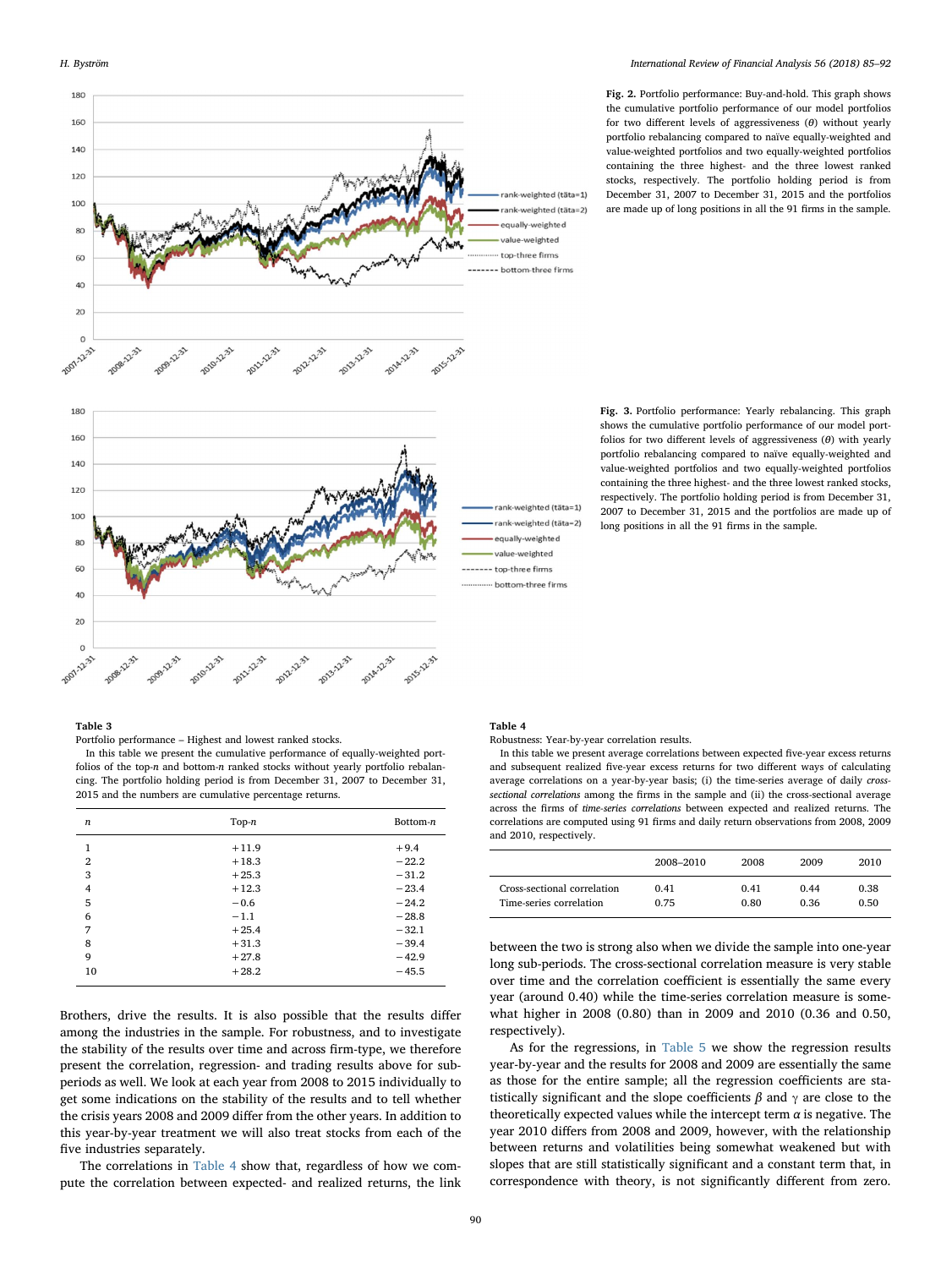### <span id="page-6-1"></span>Table 5

# Robustness: Year-by-year pooled regression results.

In this table we present results from OLS regressions between realized monthly excess returns and monthly risk-neutral variances pooled across all 91 firms on a year-by-year basis. Values in square brackets are p-values and all regressions are based on 1092 monthly observations from, respectively, 2008, 2009 and 2010.

| $\alpha$                   | β                 | γ                 | $\cal F$          | $\hat{R}^2$       |
|----------------------------|-------------------|-------------------|-------------------|-------------------|
| 2008<br>$-0.187$<br>[.000] | 1.113<br>[.000]   | 0.508<br>[.000]   | 129.6<br>$[.000]$ | 0.192<br>[.000]   |
| 2009<br>$-0.191$<br>[.000] | 1.178<br>[.000]   | 0.339<br>$[.000]$ | 76.7<br>$[.000]$  | 0.123<br>[.000]   |
| 2010<br>$-0.005$<br>[.174] | 0.424<br>$[.002]$ | 0.323<br>$[.000]$ | 48.6<br>$[.000]$  | 0.082<br>$[.000]$ |

This partly supports our hypothesis that the negative  $\alpha$  estimate found for the full sample could be due to the Lehman Brothers crash and its dramatic and long-lasting effect on the stock market not only in 2008 but in 2009 as well.

As for the portfolio strategies, we present year-by-year mean returns, standard deviations and Sharpe ratios for the four portfolio strategies in [Table 6](#page-6-2). Except for the two years 2008 and 2014, the model portfolios perform better than the naïve portfolios every year (and even in 2008 and 2014 the worst strategy is one of the two naïve strategies). The results do not seem to be driven by one or two "freak events" and our simple investment strategy based on information from the CDS market seems to work in turbulent years (perhaps to a slightly lesser degree) as well as in less turbulent years.

Overall, the support of the theoretical relationship in [Martin and](#page-7-0) [Wagner \(2016\)](#page-7-0) between expected long-term stock returns and longterm variances found in the previous section seems to hold also when we look at each year separately. To further investigate the robustness of our results we also look at each industry separately. The number of firms in each industry is quite low (between 14 and 26 firms), however, and we therefore focus solely on correlations. Each industry is treated separately, with all analysis redone on an industry-by-industry basis and with the firms in the particular industry making up the "market" in the computation of expected returns of individual stocks. [Table 7](#page-6-3) shows that the correlation results above, indeed, are robust across industries. All the correlations are positive, statistically significant and of similar size, except for the small negative, and statistically insignificant, crosssectional correlation among the firms in the consumers industry.

## <span id="page-6-0"></span>5. Conclusions

In this paper we have demonstrated how one can compute stock return expectations using information from the credit derivatives market. Our methodology builds on work by [Martin and Wagner \(2016\)](#page-7-0) but instead of using ordinary call- and put options to impute risk-neutral stock variances we use credit default swaps. One advantage of this approach is that very long-term forecasts of stock returns can be made (across the entire business cycle if needed). Another advantage is that the expectations are those held by the credit market, not the equity market. As far as we know, this is the first paper that looks into such cross-asset expectation formation. Like in [Martin and Wagner \(2016\)](#page-7-0), our expectations are made at the individual stock level rather than at the portfolio level and no parameter estimations using historical stock price- or credit spread observations are needed.

In the empirical part of the paper we show that the theoretical relationship between expected excess returns and risk-neutral variances in [Martin and Wagner \(2016\)](#page-7-0) holds also when we replace short-term (< 1Y) equity options-implied variances with long-term (5Y) credit default swap-implied variances. We also examine the performance of

#### <span id="page-6-2"></span>Table 6

Robustness: Year-by-year portfolio performance.

In this table we present the performance of our model portfolios for two different levels of aggressiveness  $(\theta)$  compared to naïve equally-weighted and value-weighted portfolios with yearly portfolio rebalancing on a year-by-year basis. The portfolio holding period is always one year and the portfolios are made up of long positions in all the 91 firms in the sample. The returns and standard deviations are annualized.

|                    | Model<br>$(\theta = 1)$ | Model<br>$(\theta = 2)$ | Equally<br>weighted | Value<br>weighted |
|--------------------|-------------------------|-------------------------|---------------------|-------------------|
| 2008               |                         |                         |                     |                   |
| Mean return (%)    | $-60.73$                | $-59.45$                | $-65.96$            | $-51.63$          |
| Standard deviation | 36.36                   | 36.73                   | 37.07               | 34.64             |
| (%)                |                         |                         |                     |                   |
| Sharpe ratio       | $-1.67$                 | $-1.62$                 | $-1.78$             | $-1.49$           |
| 2009               |                         |                         |                     |                   |
| Mean return (%)    | 26.77                   | 27.32                   | 26.02               | 16.02             |
| Standard deviation | 27.02                   | 28.18                   | 27.89               | 25.19             |
| (%)                |                         |                         |                     |                   |
| Sharpe ratio       | 0.99                    | 0.97                    | 0.93                | 0.64              |
| 2010               |                         |                         |                     |                   |
| Mean return (%)    | 14.37                   | 16.58                   | 9.70                | 4.65              |
| Standard deviation | 18.56                   | 19.09                   | 19.08               | 17.62             |
| (%)                |                         |                         |                     |                   |
| Sharpe ratio       | 0.77                    | 0.87                    | 0.51                | 0.26              |
| 2011               |                         |                         |                     |                   |
| Mean return (%)    | $-12.35$                | $-11.29$                | $-17.10$            | $-11.29$          |
| Standard deviation | 24.79                   | 25.31                   | 25.54               | 23.38             |
| (%)                |                         |                         |                     |                   |
| Sharpe ratio       | $-0.50$                 | $-0.45$                 | $-0.67$             | $-0.48$           |
| 2012               |                         |                         |                     |                   |
| Mean return (%)    | 15.96                   | 16.72                   | 15.27               | 9.94              |
| Standard deviation | 16.73                   | 17.21                   | 17.49               | 15.84             |
| (%)                |                         |                         |                     |                   |
| Sharpe ratio       | 0.95                    | 0.97                    | 0.87                | 0.63              |
| 2013               |                         |                         |                     |                   |
| Mean return (%)    | 17.84                   | 18.86                   | 17.20               | 14.24             |
| Standard deviation | 12.68                   | 13.03                   | 12.93               | 12.58             |
| (%)                |                         |                         |                     |                   |
| Sharpe ratio       | 1.41                    | 1.45                    | 1.33                | 1.13              |
| 2014               |                         |                         |                     |                   |
| Mean return (%)    | 1.60                    | 1.65                    | 1.80                | 0.09              |
| Standard deviation | 13.77                   | 13.98                   | 13.93               | 14.18             |
| (%)                |                         |                         |                     |                   |
| Sharpe ratio       | 0.12                    | 0.12                    | 0.13                | 0.01              |
| 2015               |                         |                         |                     |                   |
| Mean return (%)    | 5.41                    | 6.53                    | 4.64                | $-0.97$           |
| Standard deviation | 19.60                   | 19.58                   | 19.73               | 20.59             |
| (%)                |                         |                         |                     |                   |
| Sharpe ratio       | 0.28                    | 0.33                    | 0.24                | $-0.05$           |

#### <span id="page-6-3"></span>Table 7

Robustness: Industry-by-industry correlation results.

In this Table we present average correlations between expected five-year excess returns and subsequent realized five-year excess returns for two different ways of calculating average correlations on an industry-by-industry basis; (i) the time-series average of daily cross-sectional correlations among the firms in the sample and (ii) the cross-sectional average across the firms of time-series correlations between expected and realized returns. The cross-sectional correlations are computed using 91 firms (or less, for the industries) and the time-series correlations are computed using 796 daily return observations from December 14, 2007 to December 31, 2010.

|                                | All firms | Auto. &<br>ind. | Consumers Energy |      | Financials | TMT  |
|--------------------------------|-----------|-----------------|------------------|------|------------|------|
| Cross-sectional<br>correlation | 0.41      | 0.38            | $-0.14$          | 0.54 | 0.37       | 0.39 |
| Time-series<br>correlation     | 0.75      | 0.76            | 0.65             | 0.53 | 0.74       | 0.72 |